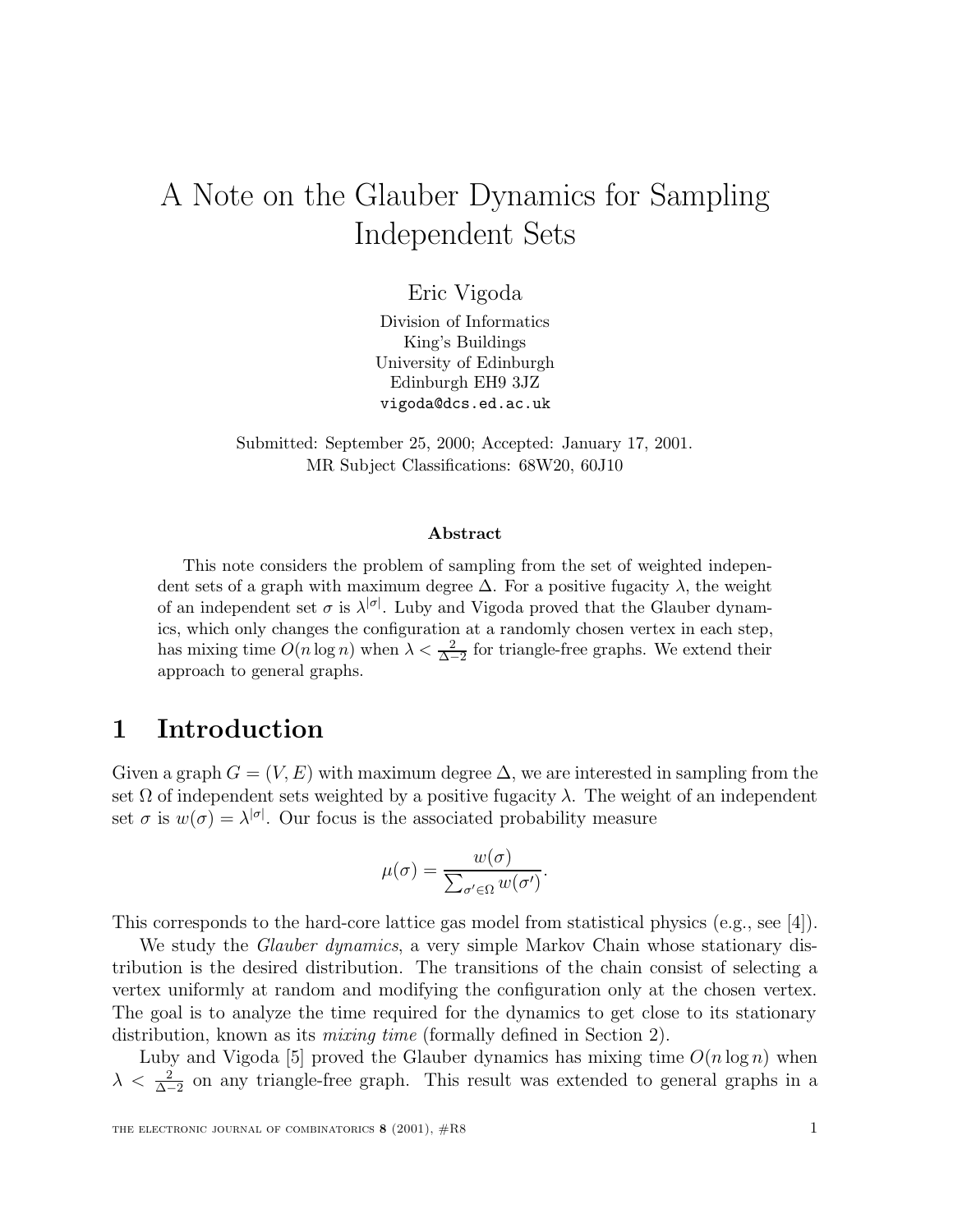preliminary version of this note [7] (the proof presented here is simpler than the original version). An alternative approach was pursued by Dyer and Greenhill who analyzed a slightly different, though also quite simple, chain (roughly speaking, they consider the Glauber dynamics with an extra slide-type move). They prove  $O(n \log n)$  mixing time of their dynamics for the same range of  $\lambda$  for all graphs. Dyer and Greenhill [3] and Randall and Tetali [6] show that bounds on the mixing time of this modified dynamics imply bounds on the mixing time of the original Glauber dynamics. (See the remark at the end of Section 3 for a discussion regarding the case  $\lambda = \frac{2}{\lambda - 2}$ .)

Before stating our main theorem we formally define the Markov chain for the Glauber dynamics. For the purposes of the proof, the chain is defined on the set of all subsets of V , not just independent sets. It will soon be clear that the results hold for the identical chain only defined on the set of independent sets. Given a configuration  $\sigma_t \subset V$ , the transitions  $\sigma_t \to \sigma_{t+1}$  of the dynamics are as follows:

- Choose a vertex  $v$  uniformly at random from  $V$ .
- With probability  $\frac{\lambda}{1+\lambda}$ , attempt to add v into the configuration. Specifically, let  $\sigma' = \sigma \cup \{v\}.$  If no neighbors of v are in the configuration  $\sigma'$ , then set  $\sigma_{t+1} = \sigma'$ , otherwise set  $\sigma_{t+1} = \sigma_t$ .
- With probability  $\frac{1}{1+\lambda}$ , remove v from the configuration, i.e., set  $\sigma_{t+1} = \sigma_t \setminus \{v\}$ .

Observe that if  $\sigma_t$  is an independent set, then  $\sigma_{t+1}$  is also an independent set. Therefore if our initial configuration is an independent set then this chain behaves as if the state space is solely the set of independent sets. Moreover, starting from an arbitrary set we eventually reach an independent set. Thus the mixing time of this chain bounds the mixing time of the chain with identical transition rules and whose state space is the set of independent sets. Redefining the state space to the set of all subsets is a crucial element in extending the original proof to graphs with triangles. The technique, first used by Bubley and Dyer [1], is often used in analyzing Markov chains for sampling proper k-colorings.

**Theorem 1** For an arbitrary graph G with maximum degree  $\Delta$ , the Glauber dynamics has mixing time  $O(n \log n)$  when  $\lambda < \frac{2}{\Delta - 2}$ .

In contrast, for  $\lambda = 1$  and all  $\Delta \geq 6$ , Dyer, Frieze and Jerrum [2] proved there exists a bipartite graph for which the mixing time of the Glauber dynamics is exponential in the size of this graph.

# **2 Background**

Consider a Markov chain  $(P, \Omega, \pi)$  where P denotes the transition matrix,  $\Omega$  denotes the state space, and  $\pi$  denotes the unique stationary distribution. Recall that the variation distance between two distributions  $\mu, \nu$  on  $\Omega$  is defined as

$$
d_{TV}(\mu, \nu) = \frac{1}{2} \sum_{x \in \Omega} |\mu(x) - \nu(x)|.
$$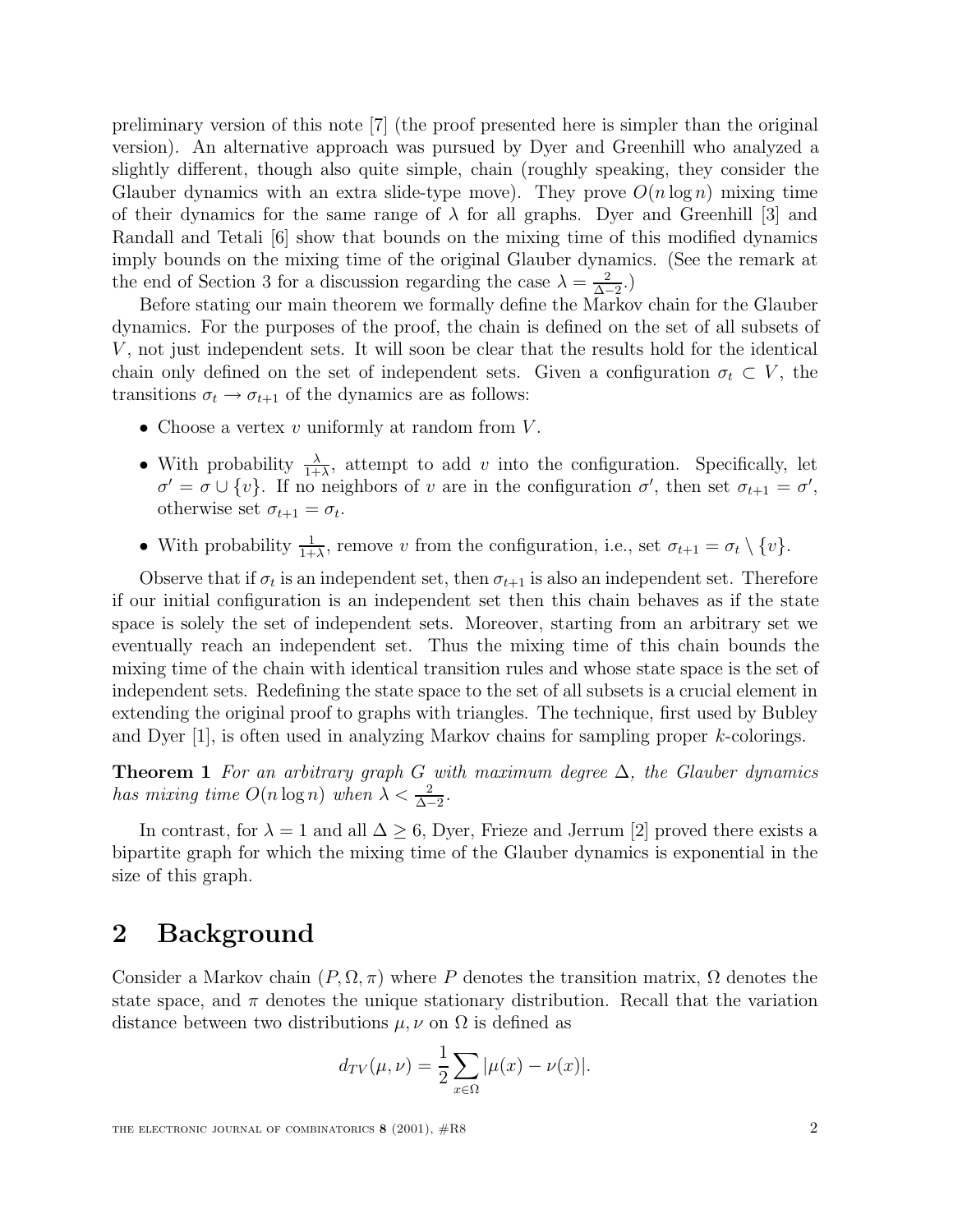We are interested in the mixing time  $T_{mix}$  defined as the time to get close to the stationary distribution,

$$
T_{mix} = \max_{x \in \Omega} \min\{t : d_{TV}(P^t(x, \cdot), \pi(\cdot)) \le 1/e\}.
$$

We define a coupling in order to bound the mixing time. A coupling is a stochastic process  $(\sigma_t, \eta_t)$  on  $\Omega \times \Omega$  such that each of the processes individually is a faithful copy of the original Markov chain, and if  $\sigma_t = \eta_t$  then  $\sigma_{t+1} = \eta_{t+1}$ . The goal is to define a coupling so that they quickly coalesce regardless of their initial configuration. The time at which they first coalesce bounds the mixing time.

Path coupling is an important tool in designing and analyzing a useful coupling. Using path coupling it is sufficient to consider the coupling for only certain pairs of configurations. Let  $S \subset \Omega \times \Omega$  where  $\sigma \sim \tau$  denotes  $(\sigma, \tau) \in S$ . For  $\sigma, \eta \in \Omega$ , let  $\rho(\sigma, \eta)$  denote the set of simple paths  $\tau_0 = \sigma \sim \tau_1 \sim \ldots \sim \tau_k = \eta$ .

**Theorem 2 (Bubley and Dyer [1])** Let  $\Phi$  be an integer-valued metric defined on  $\Omega \times \Omega$ which takes values in  $\{0,\ldots,D\}$  such that, for all  $\sigma,\eta\in\Omega$ , there exists a path  $\tau\in\rho(\sigma,\eta)$ with

$$
\Phi(\sigma,\eta)=\sum_i\Phi(\tau_i,\tau_{i+1}).
$$

Suppose there exists a constant  $\beta$  < 1 and a coupling  $(\sigma_t, \eta_t)$  of the Markov chain such that, for all  $\sigma_t \sim \eta_t$ ,

$$
E[\Phi(\sigma_{t+1}, \eta_{t+1})] \leq \beta \Phi(\sigma_t, \eta_t).
$$

Then the mixing time is bounded by

$$
T_{mix} \le \frac{\log(eD)}{1 - \beta}.
$$

### **3 Analysis**

We begin with a few definitions. Let  $\Omega'$  denote the state space of the chain we analyze, i.e.,  $\Omega'$  is the set of all subsets of vertex set V. For a configuration  $\sigma \subset \Omega'$  and vertex  $v \in V$  where  $v \notin \sigma$ , let  $\sigma_v = \sigma \cup \{v\}$ . Let  $\Gamma(x)$  denote the set of neighbors of vertex x, and  $\Delta_x = |\Gamma(x)|$ . Furthermore, let  $T(v, w)$  denote the set of triangles containing both v and w, i.e.,  $T(v, w) = \Gamma(v) \cap \Gamma(w)$ .

We say a neighbor w of v is blocked if  $w \notin \sigma$  and  $\Gamma(w) \cap \sigma \neq \emptyset$ . Let  $B_{\sigma}(v)$  denote the set of blocked neighbors of v with respect to the pair of configurations  $\sigma$  and  $\sigma_v$ . Conversely,  $\overline{B}_{\sigma}(v) = \Gamma(v) \setminus B_{\sigma}(v)$ . The distance for neighboring configurations is defined as

$$
\Phi(\sigma, \sigma_v) = \Delta_v - c|B_{\sigma}(v)|, \quad \text{where } c = \frac{\lambda \Delta}{\lambda \Delta + 2}.
$$

THE ELECTRONIC JOURNAL OF COMBINATORICS **8** (2001),  $\#R8$  3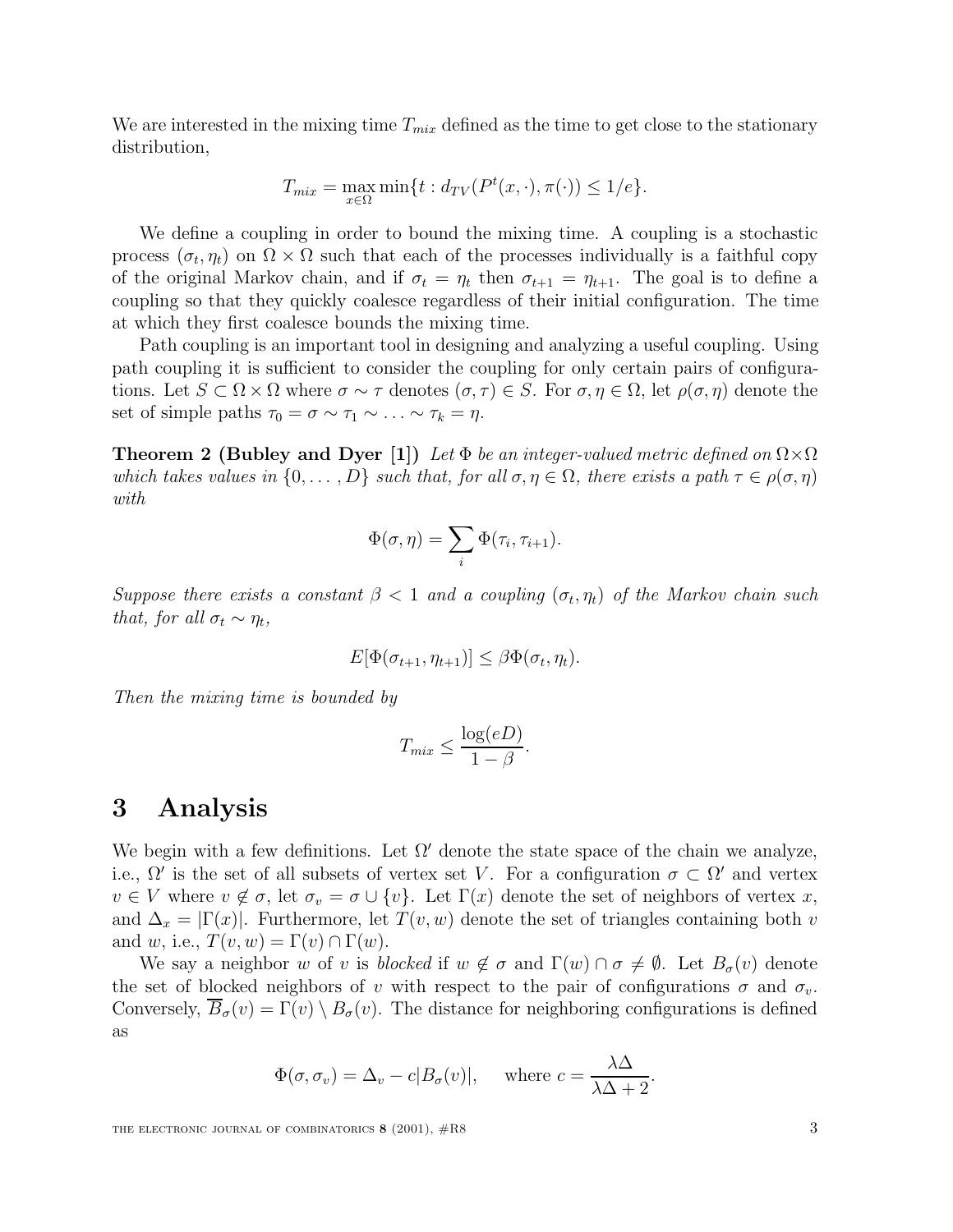For an arbitrary pair of configurations  $\sigma$ ,  $\eta$ , the distance is defined as

$$
\Phi(\sigma,\eta) = \min_{\tau \in \rho(\sigma,\eta)} \sum_{i} \Phi(\tau_i, \tau_{i+1}).
$$

It is clear that the distance function is symmetric, non-negative, zero only when the configurations are identical (since  $c < 1$ ), and satisfies the triangle inequality. Thus  $\Phi$  is a metric as is required by the path coupling theorem.

Before proving the main theorem, we identify how the re-definition of the state space to all subsets of vertex set  $V$  is used in the proof. Consider a graph which is simply a triangle on vertices  $v, w, x$ . For the pair of configurations  $\sigma = \{v\}, \sigma' = \{w\}$ , we need to capture the notion that x is blocked with respect to  $\sigma$ ,  $\sigma'$ . More precisely, we have

$$
\Phi(\sigma, \sigma') \le \Phi(\{v\}, \{v, w\}) + \Phi(\{w\}, \{v, w\}) = 2(2 - c).
$$

In contrast, suppose the state space was was simply the set of independent sets. Since  $\{v, w\}$  is not an independent set, we would instead have  $\Phi(\sigma, \sigma') = 4$ . A similar calculation is used in equation (3) of the proof.

### **Proof of Theorem 1:**

Throughout the proof consider a pair of neighboring configurations  $\sigma$ ,  $\sigma_v$  (where  $v \notin \sigma$ ). For  $\sigma_t = \sigma, \eta_t = \sigma_v$ , let  $E[\Delta \Phi] = E[\Phi(\sigma_{t+1}, \eta_{t+1}) | \sigma_t, \eta_t] - \Phi(\sigma_t, \eta_t)$ . Let w denote a neighbor of v and x a vertex distance two from v, i.e.,  $x \in \Gamma(\Gamma(v)) \setminus \Gamma(v)$ .

The coupling is simply the identity, i.e., each configuration attempts the same move at every step. It will be useful to consider the effect of individual moves. Towards this end, we introduce the following definition,

 $E[\Delta^{+z}\Phi] = E[\Delta\Phi]$  both Markov chains attempt to add z at time t.

Similarly define  $E[\Delta^{-z}\Phi]$  for the move which attempts to remove z from both sets, and denote the net effect of all moves on z as follows,

$$
(1 + \lambda)E[\Delta^z \Phi] = \lambda E[\Delta^{+z} \Phi] + E[\Delta^{-z} \Phi].
$$

Since the distance can only change if a move occurs on  $v$ , some  $w$ , or some  $x$ , we then have that

$$
n(1+\lambda)E[\Delta\Phi] = (1+\lambda)E[\Delta^v\Phi] + (1+\lambda)\sum_w E[\Delta^w\Phi] + (1+\lambda)\sum_x E[\Delta^x\Phi].
$$
 (1)

We can now analyze the effect of individual moves. Consider a move which: Transitions on v:

Attempting to remove v always works in both sets, however it can only be added if  $\Gamma(v) \cap \sigma = \emptyset$ . If such moves are successful then both configurations are identical, thus the distance decreases by  $\Phi_t = -\Delta_v + c|B_\sigma(v)|$ . More formally we have the following,

$$
(1+\lambda)E[\Delta^v\Phi] = \begin{cases} (1+\lambda)(-\Delta_v + c|B_\sigma(v)|) & \text{if } \Gamma(v) \cap \sigma = \emptyset \\ -\Delta_v + c|B_\sigma(v)| & \text{otherwise} \end{cases}
$$
(2)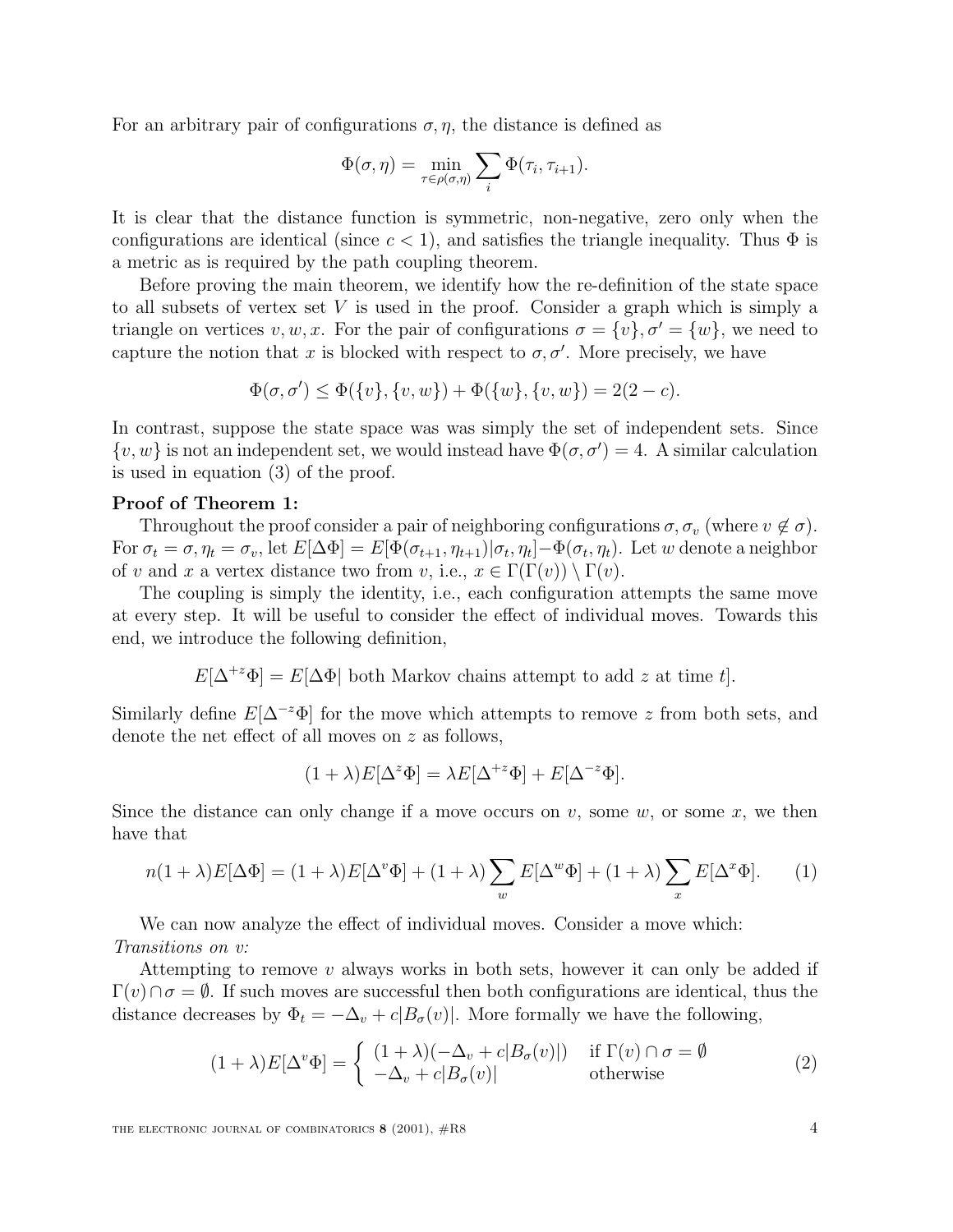Transitions on w, a neighbor of v:

Consider the move that attempts to add  $w$  into both configurations. Clearly this does not effect things when  $w \in \sigma$ . Similarly when w is blocked, the move does not work in either chain. In the remaining case of  $w \notin \sigma$ ,  $w \in \overline{B}_{\sigma}(v)$ , the move succeeds in exactly one of the chains resulting in  $\sigma$  moving to  $\sigma \cup \{w\}$  while  $\sigma_v$  remains unchanged. To calculate the effect of this move we begin with the following observations,

$$
\Phi(\sigma \cup \{w\} \cup \{v\}, \sigma \cup \{w\}) \leq \Phi(\sigma, \sigma \cup \{v\}) = \Phi_t
$$
  
\n
$$
\Phi(\sigma \cup \{w\} \cup \{v\}, \sigma \cup \{v\}) = \Delta_w - c|B_{\sigma}(w) \cup T(v, w)|. \tag{3}
$$

The term  $T(v, w)$  is included in the last equality since every  $w' \in T(v, w)$  is blocked by vertex v. We can now compute the effect of attempting to add  $w$ ,

$$
E[\Delta^{+w}\Phi]w \in \overline{B}_{\sigma}(v), w \notin \sigma]
$$
  
=  $\Phi(\sigma \cup \{w\}, \sigma \cup \{v\}) - \Phi_t$   
 $\leq \Phi(\sigma \cup \{w\}, \sigma \cup \{w\} \cup \{v\}) + \Phi(\sigma \cup \{w\} \cup \{v\}, \sigma \cup \{v\}) - \Phi_t$   
 $\leq \Delta_w - c|B_{\sigma}(w) \cup T(v, w)|.$  (4)

It remains to consider the effect of removing w. This move might unblock some  $w'$  which are adjacent to both  $v$  and  $w$ ,

$$
E[\Delta^{-w}\Phi|w\in\sigma] = c|\{w'\in T(v,w): \Gamma(w')\cap\sigma=\{w\}\}|. \tag{5}
$$

Transitions on  $x$ , where  $x$  is distance two from  $v$ :

Since x is not a neighbor of v, the move either works in both or neither configurations. Removing x might unblock a set of neighbors of  $v$ ,

$$
E[\Delta^{-x}\Phi|x \in \sigma] \le c|\{w \in \Gamma(v) : \Gamma(w) \cap \sigma = \{x\}\}|.
$$
 (6)

Meanwhile adding x will block those  $w \in \Gamma(x)$  which are currently unblocked (i.e.,  $w \in \Gamma(x)$ )  $B_{\sigma}(v) \cap \Gamma(x)$ . Observe that x can only be added if  $\Gamma(x) \cap \sigma = \emptyset$  which implies  $x \in$  $\overline{B}_{\sigma}(w), w \notin \sigma$  for all  $w \in \overline{B}_{\sigma}(v) \cap \Gamma(x)$ . Thus,

$$
E[\Delta^{+x}\Phi|x \notin \sigma] \le -c|\{w \in \overline{B}_{\sigma}(v) \setminus \sigma : w \in \Gamma(x), x \in \overline{B}_{\sigma}(w)\}|. \tag{7}
$$

Let  $\delta()$  denote the Kronecker delta function which takes value one if the argument is true and zero otherwise. Putting inequalities  $(2)-(7)$  into equation  $(1)$  yields the following,

$$
n(1+\lambda)E[\Delta\Phi]
$$
  
\n
$$
\leq (1+\lambda\delta(\Gamma(v)\cap\sigma=\emptyset))(-\Delta_v+c|B_{\sigma}(v)|)
$$
  
\n
$$
+\sum_{w\in\overline{B_{\sigma}(v)}\setminus\sigma}\lambda(\Delta_w-c|B_{\sigma}(w)\cup T(v,w)|)
$$
\n(8)

$$
+\sum_{w \in \sigma} c | \{w' \in T(v, w) : \Gamma(w') \cap \sigma = \{w\} |
$$
\n(9)

$$
+\sum_{x\in\sigma}c|\{w\in\Gamma(v):\Gamma(w)\cap\sigma=\{x\}|
$$
\n(10)

$$
+\sum_{x} -c\lambda |\{w \in \overline{B}_{\sigma}(v) \setminus \sigma : w \in \Gamma(x), x \in \overline{B}_{\sigma}(w)\}|
$$
(11)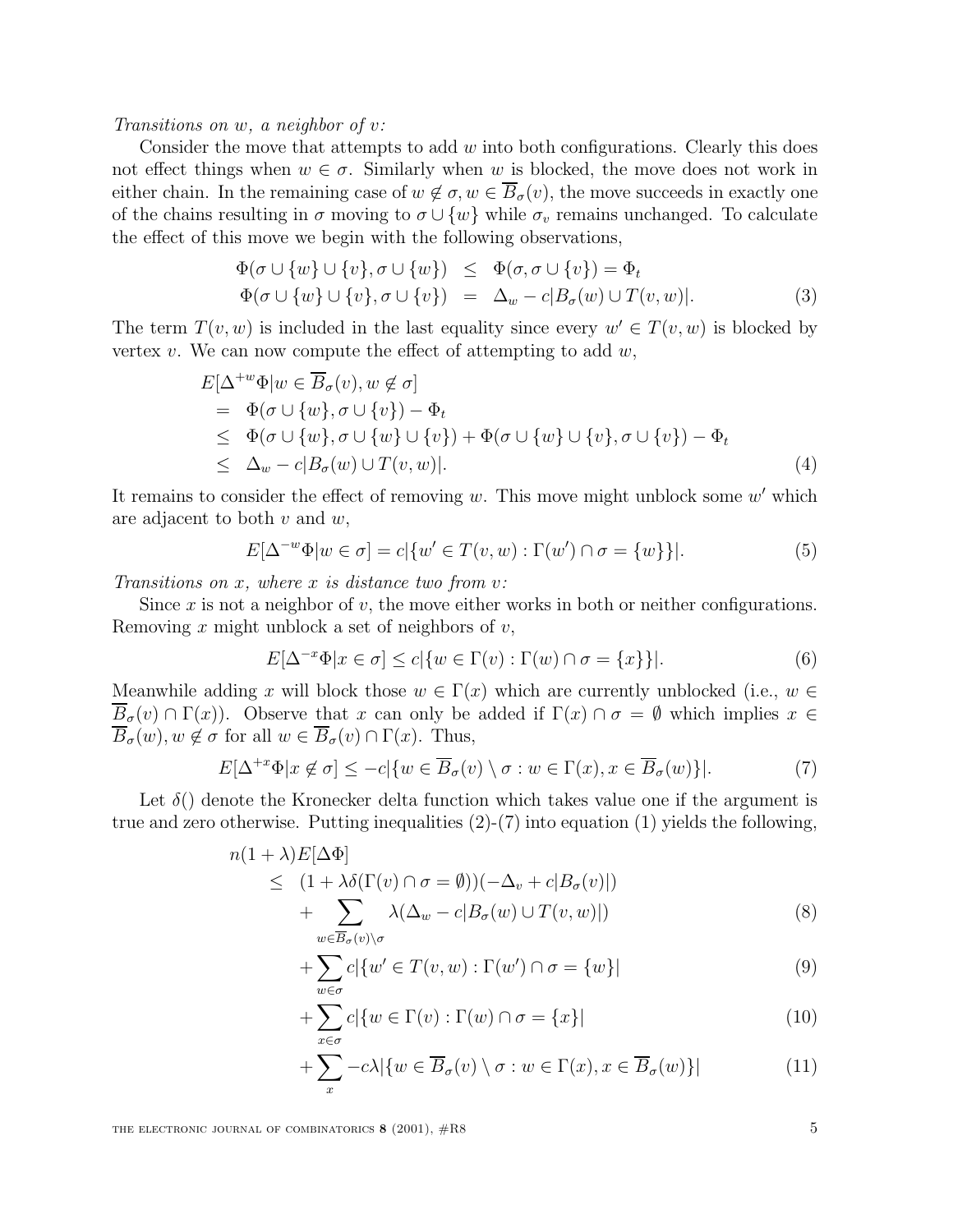We can consolidate (8) and (11) in the following manner,

$$
\sum_{w \in \overline{B}_{\sigma}(v) \setminus \sigma} \lambda(\Delta_w - c | B_{\sigma}(w) \cup T(v, w)|)
$$
\n
$$
+ \sum_{x} -c\lambda |\{w \in \overline{B}_{\sigma}(v) \setminus \sigma : w \in \Gamma(x), x \in \overline{B}_{\sigma}(w)\}|
$$
\n
$$
= \sum_{w \in \overline{B}_{\sigma}(v) \setminus \sigma} \lambda(\Delta_w - c | B_{\sigma}(w) \cup T(v, w)| - c |\{x \in \overline{B}_{\sigma}(w)\}|)
$$
\n
$$
= \sum_{w \in \overline{B}_{\sigma}(v) \setminus \sigma} \lambda(\Delta_w - c | B_{\sigma}(w) \cup T(v, w)| - c |\overline{B}_{\sigma}(w) \setminus \{v\} \setminus T(v, w)|)
$$
\n
$$
= \sum_{w \in \overline{B}_{\sigma}(v) \setminus \sigma} \lambda(\Delta_w(1 - c) + c\delta(v \in \overline{B}_{\sigma}(w)))
$$
\n
$$
\leq |\overline{B}_{\sigma}(v) \setminus \sigma| \lambda(\Delta(1 - c) + c\delta(\Gamma(v) \cap \sigma = \emptyset))
$$
\n
$$
\leq (|\overline{B}_{\sigma}(v)| - \delta(\Gamma(v) \cap \sigma \neq \emptyset)) \lambda(\Delta(1 - c) + c\delta(\Gamma(v) \cap \sigma = \emptyset))
$$
\n(12)

We can also combine  $(9)$  and  $(10)$ ,

$$
\sum_{w \in \sigma} c | \{ w' \in T(v, w) : \Gamma(w') \cap \sigma = \{ w \} \} |
$$
  
+
$$
\sum_{x \in \sigma} c | \{ w : \Gamma(w) \cap \sigma = \{ x \} \} | = c | \{ w \in B_{\sigma}(v) : |\Gamma(w) \cap \sigma| = 1 \} |
$$
  

$$
\leq c |B_{\sigma}(v)|.
$$
 (13)

Putting inequalities (12) and (13) back into (8) - (11), using the identity  $c(2 + \lambda) =$  $\lambda(\Delta(1-c)+c)$ , along with algebraic manipulations imply the following chain of inequalities for the case  $\Gamma(v) \cap \sigma = \emptyset$ ,

$$
n(1+\lambda)E[\Delta\Phi]
$$
  
\n
$$
\leq (1+\lambda)(-\Delta_v + c|B_{\sigma}(v)|) + |\overline{B}_{\sigma}(v)|\lambda(\Delta(1-c) + c) + c|B_{\sigma}(v)|
$$
  
\n
$$
= -\Delta_v(1+\lambda) + c(2+\lambda)|B_{\sigma}(v)| + |\overline{B}_{\sigma}(v)|\lambda(\Delta(1-c) + c)
$$
  
\n
$$
= -\Delta_v(1+\lambda) + c(2+\lambda)\Delta_v
$$
  
\n
$$
= \frac{\Delta_v}{\Delta\lambda + 2}[\lambda(\Delta - 2) - 2].
$$

For the case  $\Gamma(v) \cap \sigma \neq \emptyset$  we instead use the identity  $2c = \lambda \Delta(1-c)$ , obtaining the following chain of inequalities,

$$
n(1+\lambda)E[\Delta\Phi] \le -\Delta_v + c|B_{\sigma}(v)| + (|\overline{B}_{\sigma}(v)|-1)\lambda\Delta(1-c) + c|B_{\sigma}(v)|
$$
  
\n
$$
= -\Delta_v + 2|B_{\sigma}(v)|c + (|\overline{B}_{\sigma}(v)|-1)\lambda\Delta(1-c)
$$
  
\n
$$
= -\Delta_v + (\Delta_v - 1)\lambda\Delta(1-c)
$$
  
\n
$$
\le \frac{\Delta_v}{\Delta\lambda + 2}[\lambda(\Delta - 2) - 2].
$$
\n(14)

THE ELECTRONIC JOURNAL OF COMBINATORICS  $8$  (2001),  $\#R8$  6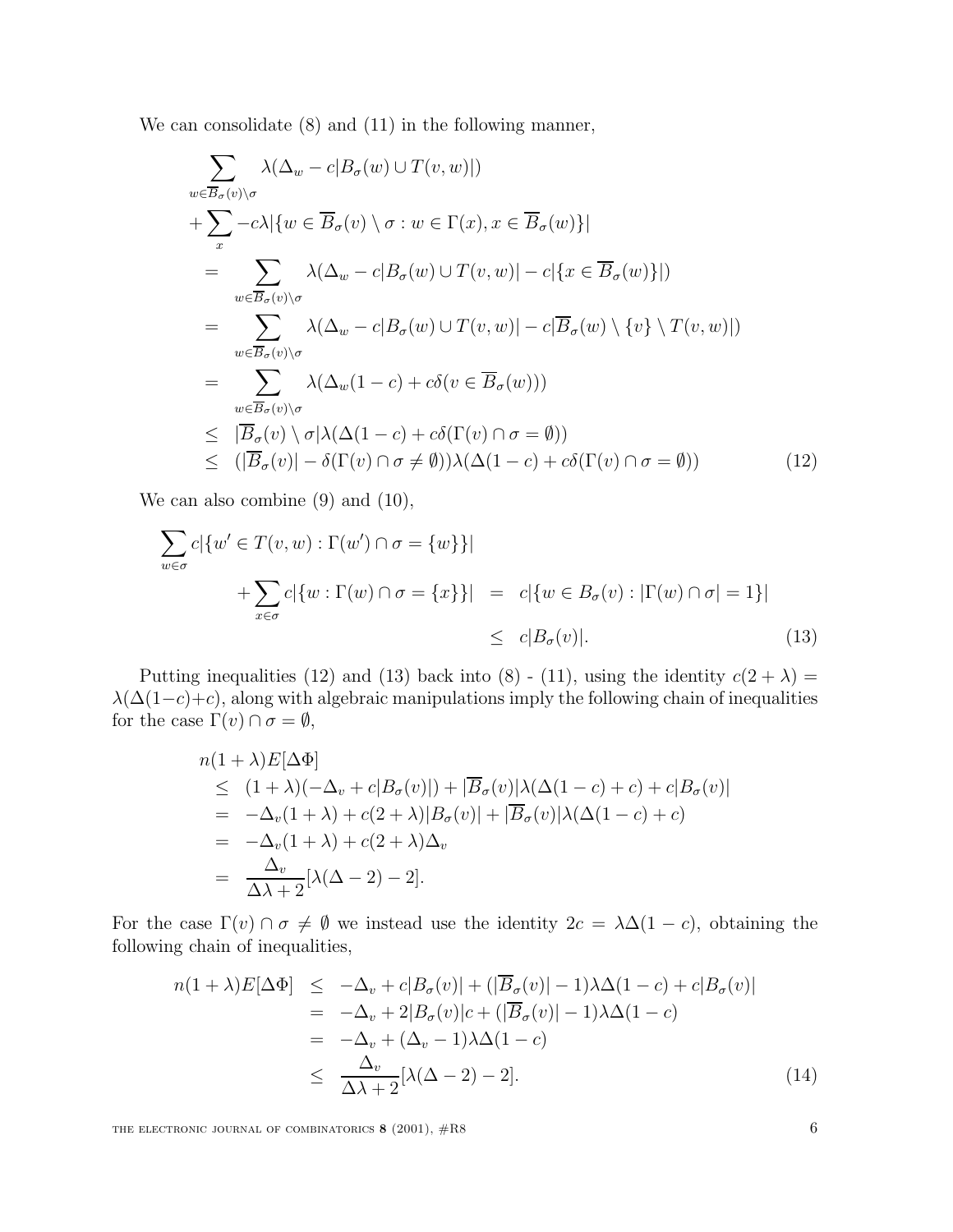Clearly  $E[\Delta \Phi] < 0$  when  $\lambda < \frac{2}{\Delta - 2}$ . We now want to use this bound on  $E[\Delta \Phi]$  with the path coupling theorem to get a bound on the mixing time. Recall that the path coupling theorem uses a bound on  $\beta = \max_{\sigma_t, \eta_t} \beta_{\sigma_t, \eta_t}$  where  $\sigma_t \sim \eta_t$  and

$$
E[\Phi(\sigma_{t+1}, \eta_{t+1})] = \beta_{\sigma_t, \eta_t} \Phi(\sigma_t, \eta_t).
$$

We determine  $\beta_{\sigma_t,\eta_t}$  in terms of  $E[\Delta \Phi(\sigma_t,\eta_t)] = E[\Delta \Phi]$  as follows:

$$
\beta_{\sigma_t, \eta_t} \Phi(\sigma_t, \eta_t) = E[\Phi(\sigma_{t+1}, \eta_{t+1})]
$$
  

$$
(\beta_{\sigma_t, \eta_t} - 1)\Phi(\sigma_t, \eta_t) = E[\Phi(\sigma_{t+1}, \eta_{t+1})] - \Phi(\sigma_t, \eta_t) = E[\Delta \Phi]
$$
  

$$
\beta_{\sigma_t, \eta_t} = 1 + \frac{E[\Delta \Phi]}{\Phi(\sigma_t, \eta_t)}.
$$

Using  $\Phi(\sigma, \sigma_v) \leq \Delta_v$  and our bound on  $E[\Delta \Phi]$  from inequality (14), we get a bound on β:

$$
\beta \le 1 + \frac{1}{n(1+\lambda)} \frac{\lambda(\Delta - 2) - 2}{(\Delta \lambda + 2)}.
$$

Using  $\Phi' = \frac{\Phi}{c}$  which is integer-valued and plugging the bound on  $\beta$  into the path coupling theorem, for  $\lambda < \frac{2}{\Delta - 2}$  we obtain:

$$
T_{mix} \le \frac{(1+\lambda)(\Delta\lambda+2)}{2-\lambda(\Delta-2)}n\log(\frac{ne\Delta}{c}).
$$

#### **Remark:**

The proof technique used in this paper does not immediately enable us to conclude that the Glauber dynamics has polynomial mixing time at the point  $\lambda = \frac{2}{\Delta - 2}$ . We have  $E[\Delta \Phi] \leq 0$  when  $\lambda = \frac{2}{\Delta - 2}$ , thus it suffices to prove that for an arbitrary pair of configurations  $\sigma_t, \eta_t$ ,  $Pr[\Phi(\sigma_{t+1}, \eta_{t+1}) \neq \Phi(\sigma_t, \eta_t)] > 1/poly(n)$ . However, this is nontrivial because of the way in which the distance function was defined for non-neighboring states. The approach taken in the original version of this note [7] did handle this case. In that version, path coupling was not used, instead a distance function was defined and analyzed directly for an arbitrary pair of states. The approach of Dyer and Greenhill, which uses path coupling with a simpler metric, does easily handle this case  $\lambda = \frac{2}{\Delta - 2}$ .

### **References**

- [1] R. Bubley and M. Dyer. Path coupling, Dobrushin uniqueness, and approximate counting. In 38th Annual Symposium on Foundations of Computer Science, pages 223–231, Miami Beach, FL, October 1997. IEEE.
- [2] M. E. Dyer, A. M. Frieze, and M. R. Jerrum. On counting independent sets in sparse graphs. In 40th Annual Symposium on Foundations of Computer Science, pages 210– 217, New York City, NY, 1999. IEEE.

 $\blacksquare$